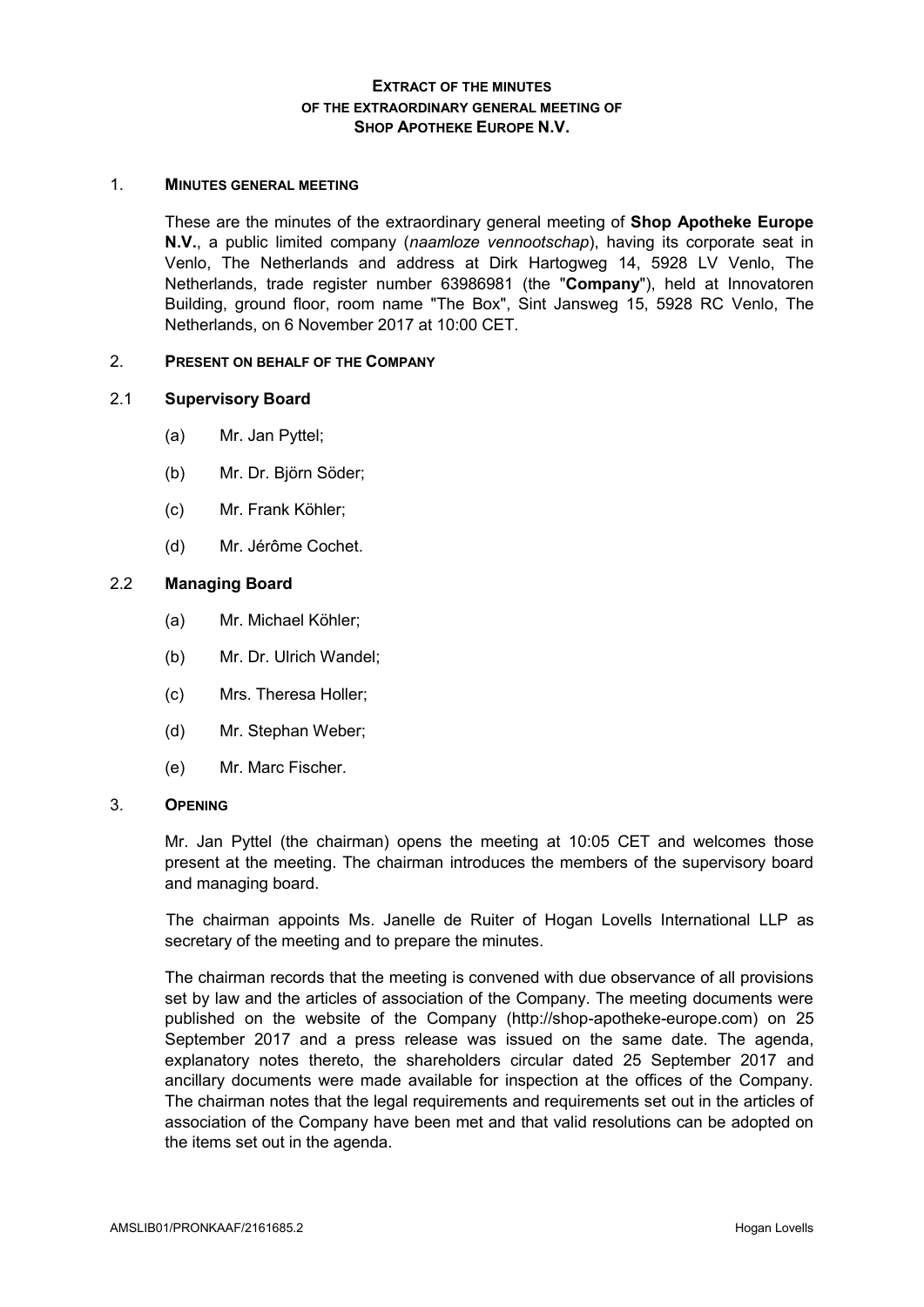The total number of shares of the Company is 9,069,878 shares. A total of 5,245,250 shares are present or represented at the meeting. The issued capital of the company is EUR 181,398 (rounded). This means that 57.83% (rounded) of the total number of issued shares is present at the meeting.

The chairman explains that voting takes place based on the so-called subtraction procedure, which means that only the votes against a proposal and the abstentions will be counted. Based on (i) the number of votes against a proposal and (ii) the number of abstentions, it will be determined whether a proposal has been adopted. Voting will take place by submitting the individual voting slips attached to the voting cards that have been provided before the start of the meeting. The chairman briefly describes the process for voting with the voting cards. The main voting card includes all voting items on the agenda. After the general debate, it is planned that voting on the individual agenda items will be carried out in one stage through a collection of the voting slips with collection urns. The red urn is marked with "no" and a second one in black is marked with "abstention". Shareholders present or represented who are in general agreement with the agenda items should not submit any voting slips. Shareholders present or represented who wish to vote "no" or "abstention" in respect of individual, several or all agenda items, need to place the relevant voting slip(s) for those items in the respective urn. The voting slips for all voting items will be collected by assistants at the end of the general debate and counted by electronic scanning of the barcodes printed on the voting slips, before the chairman closes the meeting.

The chairman points out that voting can only take place in this room due to organisational reasons and that the collection of votes against a proposal and the abstentions will take place at the end of the meeting, before the chairman closes the meeting. The shareholders present or represented, who would like to participate in the voting procedure, should therefore not leave this room before the chairman closes the meeting.

The official voting results will be published on the website of the Company within 15 calendar days after the date of this general meeting.

The general meeting is conducted in English. The chairman briefly describes the process for asking questions. Shareholders present or represented have been asked to submit any questions they might have before the start of the meeting at the registration desk. If shareholders present or represented have any further questions with respect to the agenda items and proposals, they will have the opportunity to ask such questions after the presentation of agenda item 4.b. (proposal 3.b.), before the start of the voting card procedure*.* First, all questions will be collected, after which the Company will answer all such questions. If shareholders present or represented have any further questions after having heard the Company's answers, they can ask such questions and the Company will again first collect such further questions and then answer them. When there are no further questions, the voting card procedure will start.

The chairman points out that questions can only be raised in English or in Dutch. If a question is raised in Dutch, a brief summary of the question in English would be given and the question would be answered in English. A tape recording will be made of this general meeting by the secretary of the meeting but will not be made public. The chairman points out that no other person is permitted to take photos or recordings during the general meeting, and asks any members of the press to stop filming or making photos or recordings. Persons violating this rule will be requested to leave the meeting. The chairman further requests that everyone turns off their mobile telephones.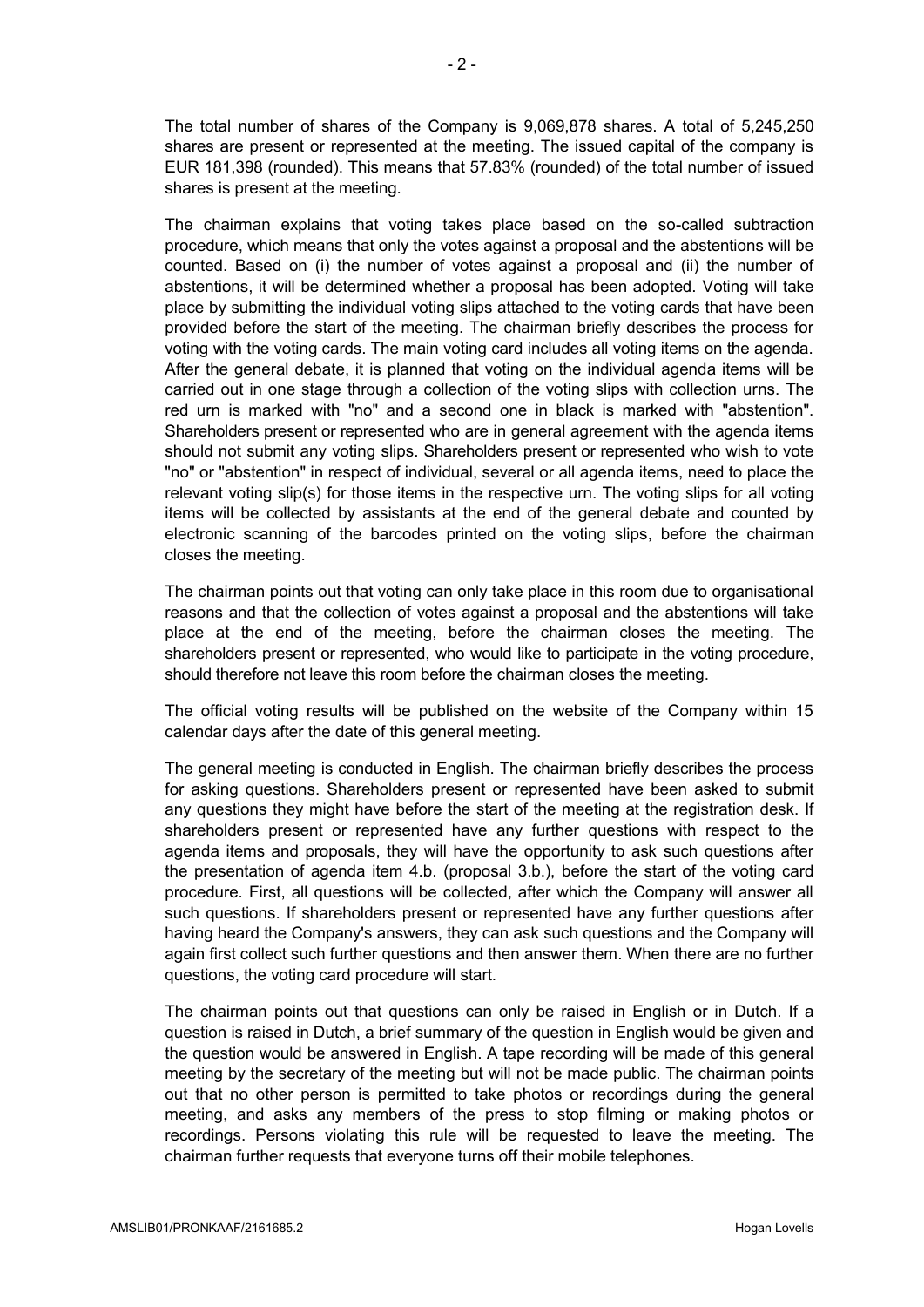## 4. **PROPOSAL 1: APPROVAL OF THE TRANSACTION (WITHIN THE MEANING OF SECTION 2:107A OF THE DUTCH CIVIL CODE)**

### 4.1 **Explanation Transaction**

The chairman explains that the meeting is convened for the purpose of, among other things, facilitating a shareholder decision on the proposed acquisition of the entire issued and outstanding share capital of EHS Europe Health Services B.V. ("**Europa Apotheek**") by the Company by way of contribution in kind against issuance of new ordinary shares in the share capital of the Company to the shareholders of Europa Apotheek (the "**Transaction**"). The Transaction was announced on 25 September 2017. In the shareholders circular dated 25 September 2017 more detailed information regarding the Transaction was provided.

The chairman invites Mr. Dr. Ulrich Wandel, the CFO of the Company, to give a short presentation explaining the further details of, and strategic rationale for, the Transaction and this proposal.

 $(\ldots)$ 

Mr. Dr. Ulrich Wandel explains that it is envisaged that in total 2,950,578 new ordinary shares in the share capital of the Company each having a nominal value of EUR 0.02 (the "**New Shares**") will be issued to the shareholders of Europa Apotheek. The New Shares will be issued under the following terms and conditions:

- (a) the New Shares will be issued at par;
- (b) the New Shares will be issued to the shareholders of Europa Apotheek in proportion to the aggregate amount of shares in the share capital of Europa Apotheek held by each of the shareholders of Europa Apotheek;
- (c) the New Shares will be issued under the obligation to pay up the New Shares by way of contribution of all the shares in Europa Apotheek (the "**EA Shares**").

The Transaction is considered to be a decision of the managing board of the Company (the "**Managing Board**") that qualifies as an important change in the identity or character of the Company pursuant to the provisions of Section 2:107a paragraph 1 of the Dutch Civil Code, and is therefore subject to the approval of the general meeting; and more specifically, pursuant to subparagraph (c) of Section 2:107a paragraph 1, as the total consideration in connection with the Transaction amounts to at least one third of the value of the assets of the Company according to its consolidated balance sheet and explanatory notes set out in the Company's annual accounts for the financial year 2016.

The chairman reminds the shareholders present or represented that they will have the opportunity to ask questions after agenda item 4.b., proposal 3.b., before the voting card procedure is started.

#### 4.2 **Resolution**

The chairman puts the proposal to approve the Transaction within the meaning of Section 2:107a of the Dutch Civil Code to voting and reminds the shareholders present or represented of the voting card procedure.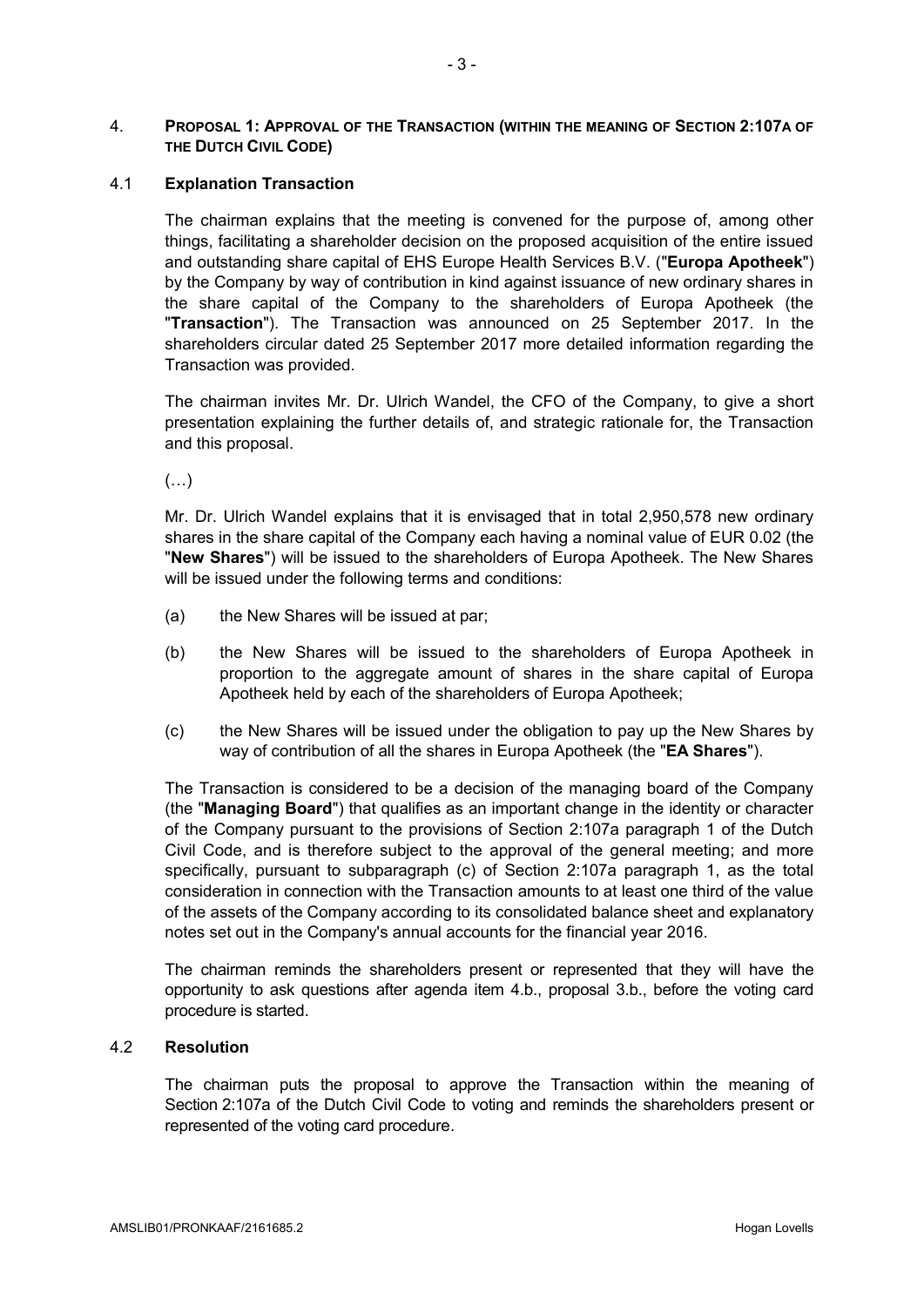### 5. **PROPOSAL 2: ISSUANCE OF NEW ORDINARY SHARES IN THE SHARE CAPITAL OF THE COMPANY IN CONNECTION WITH THE TRANSACTION**

The chairman brings into discussion the proposal to issue New Shares in connection with the Transaction, and invites Mr. Dr. Ulrich Wandel to give a short presentation explaining this proposal.

Mr. Dr. Ulrich Wandel explains that as described in proposal 1, it is proposed to issue a total number of 2,950,578 New Shares under the following terms and conditions:

- (a) the New Shares will be issued at par;
- (b) the New Shares will be issued to the shareholders of Europa Apotheek in proportion to the aggregate amount of shares in the share capital of Europa Apotheek held by each of the shareholders of Europa Apotheek;
- (c) the New Shares will be issued under the obligation to pay up the New Shares by way of contribution of all EA Shares.

In the Company's annual general meeting held on 16 May 2017, the general meeting of the Company resolved to appoint the Managing Board for a period of five years as from the date of meeting (i.e. up to and including 15 May 2022) as the corporate body authorised to issue shares and grant rights to acquire shares, up to a maximum of 20% of the total number of issued shares of the Company outstanding on 1 January 2017 subject to the prior approval of the supervisory board of the Company (the "**Supervisory Board**"). On 1 January 2017 a total number of 9,069,878 issued shares of the Company were outstanding, and therefore the Managing Board is currently authorised to issue a maximum number of 1,813,975 (rounded down) New Shares.

On 25 September 2017, the Managing Board adopted written resolutions to approve the Transaction and to issue 1,813,975 New Shares in connection with the Transaction, which issue will become effective upon the execution of the relevant notarial deeds of transfer of EA Shares by the Dutch civil law notary (*notaris*) of Hogan Lovells International LLP. It is proposed that the general meeting resolves to issue the remaining number of New Shares to be issued in connection with the Transaction, which is 1,136,603 New Shares. The issue of such 1,136,603 New Shares will also become effective upon the execution of the relevant notarial deeds of transfer of EA Shares, immediately after the issue of the 1,813,975 New Shares has come into effect.

The Supervisory Board approved the issue of the New Shares on 25 September 2017.

The chairman reminds the shareholders present or represented that they will have the opportunity to ask questions after agenda item 4.b., proposal 3.b., before the voting card procedure is started.

# 5.2 **Resolution**

The chairman puts the proposal to voting by using the voting cards.

## 6. **PROPOSAL 3.A.: DESIGNATION OF THE MANAGING BOARD AS THE CORPORATE BODY AUTHORISED TO ISSUE SHARES AND/OR GRANT RIGHTS TO ACQUIRE SHARES SUBJECT TO CERTAIN CONDITIONS**

The chairman invites Mr. Michael Köhler, the CEO of the Company, to give a short presentation explaining this proposal.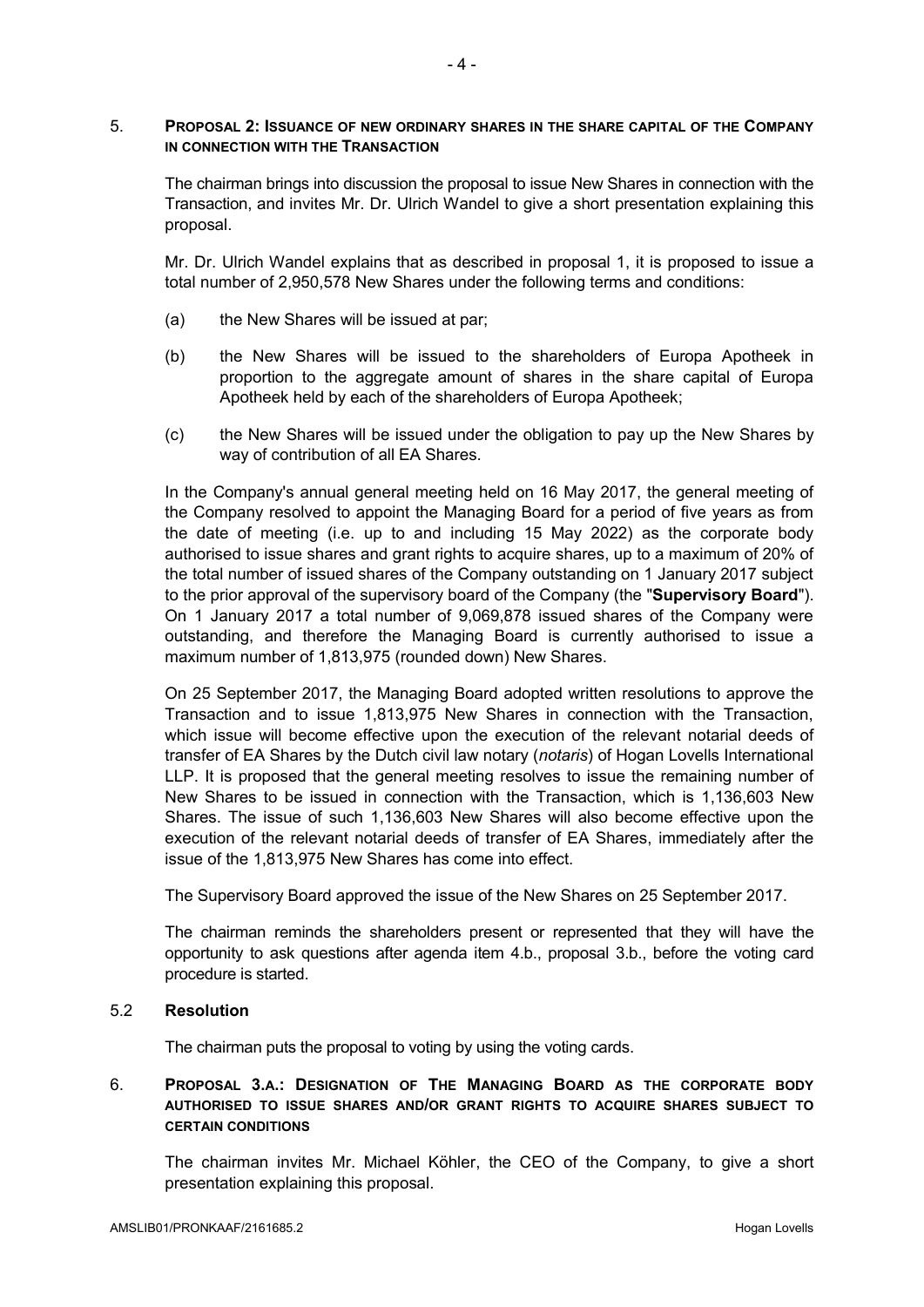Mr. Michael Köhler explains that:

- (a) The current authorisation given pursuant to the resolution of the general meeting adopted in the Company's annual general meeting held on 16 May 2017, will no longer be in force and effect as a result of the resolution of the Managing Board dated 25 September 2017 and the subsequent issuance of the 1,813,975 New Shares, which issuance will become effective upon the execution of the relevant notarial deeds of transfer of EA Shares by the Dutch civil law notary of Hogan Lovells International LLP.
- (b) It is proposed to appoint the Managing Board for a period of five years as from the date of this meeting (i.e. up to and including 5 November 2022), or until such date on which the general meeting revokes or again extends the authorisation, if earlier, as the corporate body authorised to issue shares and grant rights to acquire shares, subject to the prior approval of the Supervisory Board, up to a maximum of 20% of the total number of issued shares outstanding immediately after the New Shares have been issued.

It is proposed that this authorisation is granted to the Managing Board with the explicit reservation that the general meeting reserves its right to resolve on any issuance of shares and grant rights to acquire shares in the share capital of the Company at any time, including during the period that the Managing Board is also authorised to do so.

The chairman reminds the shareholders present or represented that they will have the opportunity to ask questions after the next agenda item, proposal 3.b., before the voting card procedure is started.

## 6.2 **Resolution**

The chairman puts the proposal to voting by using the voting cards.

7. **PROPOSAL 3.B.: DESIGNATION OF THE MANAGING BOARD AS THE CORPORATE BODY AUTHORISED TO RESTRICT OR EXCLUDE THE PRE-EMPTIVE RIGHTS UPON THE ISSUE OF SHARES AND/OR THE GRANTING OF RIGHTS TO ACQUIRE SHARES AS DESCRIBED IN PROPOSAL 3.A. SUBJECT TO CERTAIN CONDITIONS**

The chairman invites Mr. Michael Köhler to give a short presentation explaining this proposal.

Mr. Michael Köhler explains that:

- (a) The current authorisation given pursuant to the resolution of the general meeting taken in the Company's annual general meeting held on 16 May 2017, will no longer be in force and effect as a result of the resolution of the Managing Board dated 25 September 2017 and the subsequent issuance of the 1,813,975 New Shares, which issuance will become effective upon the execution of the relevant notarial deeds of transfer of EA Shares by the Dutch civil law notary of Hogan Lovells International LLP.
- (b) It is proposed to appoint the Managing Board for a period of five years as from the date of this meeting (i.e. up to and including 5 November 2022), or until such date on which the general meeting revokes or again extends the authorisation, if earlier, as the corporate body authorised to restrict and exclude the pre-emptive rights accruing to shareholders in respect of the issue of shares or the granting of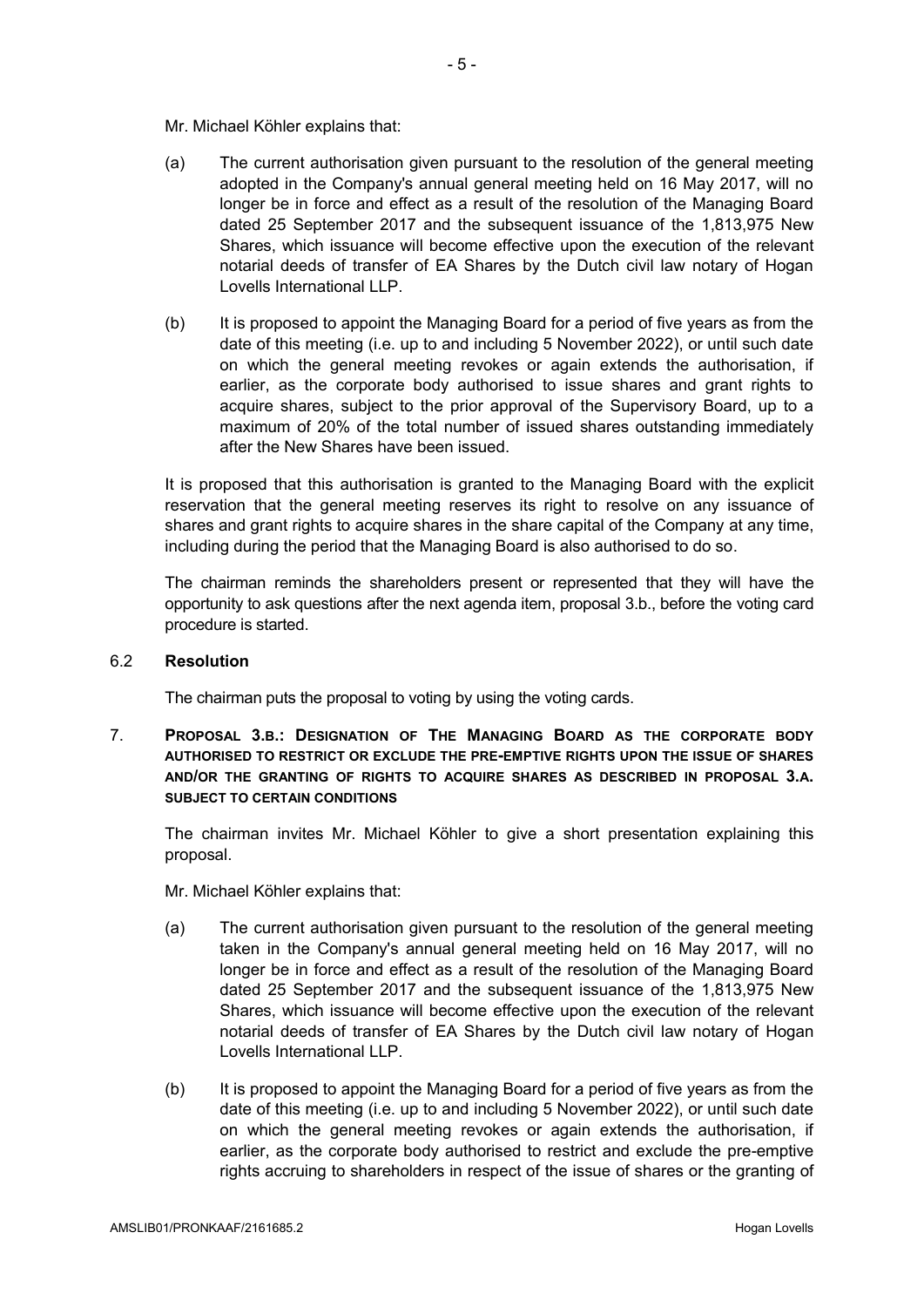rights to acquire shares as described in proposal 3.a., subject to the prior approval of the Supervisory Board.

It is proposed that this authorisation is granted to the Managing Board with the explicit reservation that the general meeting reserves its right to resolve on any restriction and exclusion of pre-emptive rights accruing to shareholders in respect of the issue of such shares or the granting of rights to acquire such shares at any time, including during the period that the Managing Board is also authorised to do so.

### 7.2 **Resolution**

The chairman puts the proposal to voting by using the voting cards.

#### 8. **QUESTIONS, ANSWERS AND OTHER BUSINESS**

The chairman asks whether the shareholders present or represented have any further questions with respect to the agenda items and proposals in addition to those submitted before the start of the meeting at the registration desk. The chairman reminds the shareholders present or represented that first all additional questions will be collected, after which the Company will answer all such questions. If shareholders present or represented have any further questions after having heard the Company's answers, they can ask such questions and the Company will again first collect such further questions and then answer them. When there are no further questions, the voting card procedure will start.

The chairman offers the shareholders present or represented the opportunity to ask questions.

 $(\ldots)$ 

#### 9. **COLLECTION OF VOTING SLIPS**

The chairman instructs that the collection containers with all the voting slips used for voting are collected by the assistants. The process for collecting the voting slips is explained once more. Once all voting slips have been collected, the voting slips are counted by electronic scanning of the barcodes printed on the voting slips. The chairman is provided with the voting results and records that the voting results are as follows:

- (a) agenda item 2 (proposal 1): the proposal was adopted with 100% of the votes cast in favour, 0 votes against and 4.94% (rounded) of the shares present or represented at the meeting abstained from voting;
- (b) agenda item 3 (proposal 2): the proposal was adopted with 100% of the votes cast in favour, 0 votes against and 0 abstentions;
- (c) agenda item 4.a. (proposal 3.a.): the proposal was adopted with 100% of the votes cast in favour, 0 votes against and 0 abstentions;
- (d) agenda item 4.b. (proposal 3.b.): the proposal was adopted with 100% of the votes cast in favour, 0 votes against and 0 abstentions.

The chairman notes that the official voting results will be published on the website of the Company within 15 calendar days after the date of this general meeting.